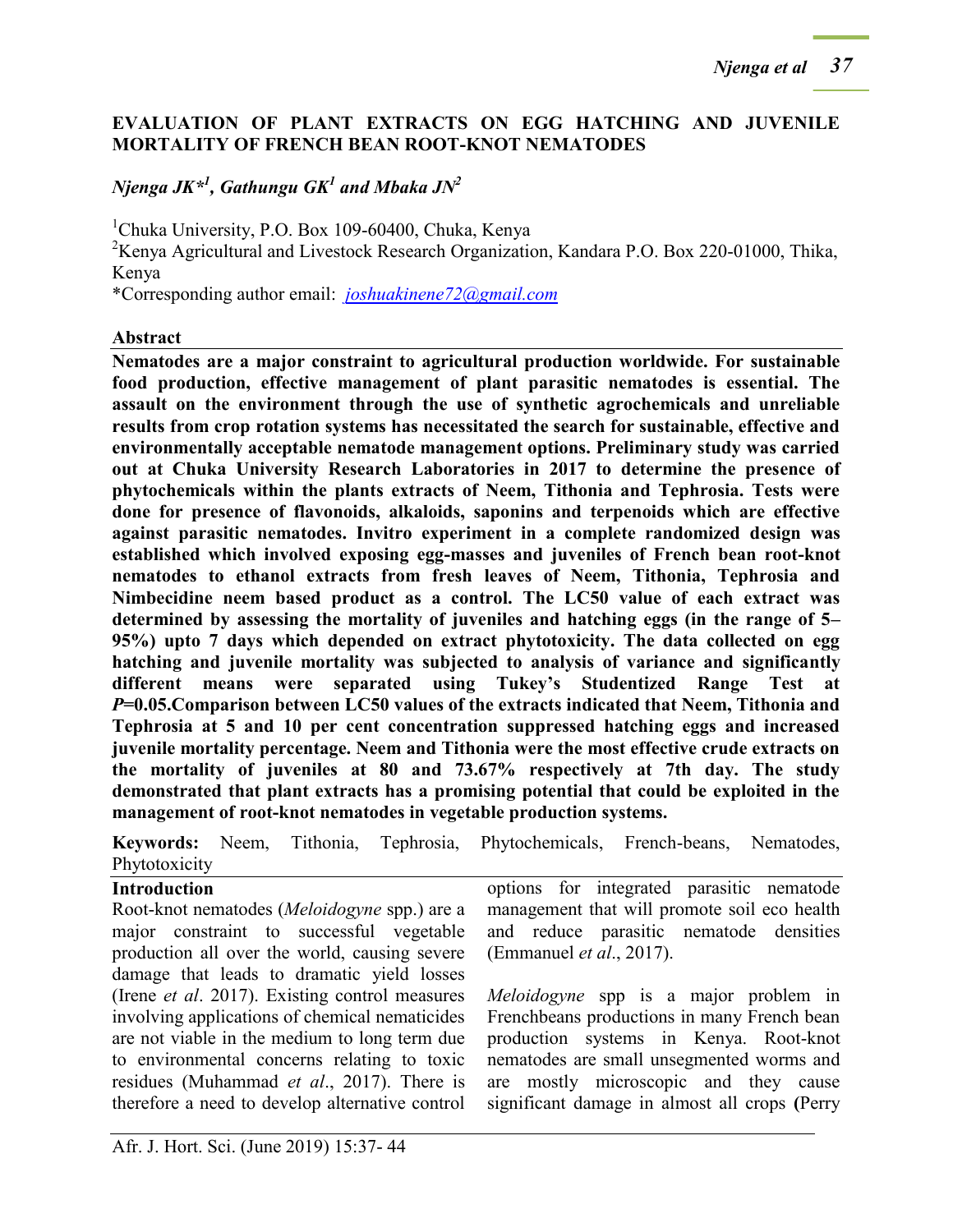*et al*., 2009). The Meloidogyne spp attacks over 140 species of more than 115 plant genera in 46 families (Patil *et al.,* 2017). Nematicides are recommended for the management of nematodes but they are highly toxic compounds that have very low LD 50 values **(**Odeyemi *et al*., 2013). In many parts of the world most of the nematicides are banned because of their harmful effect on human and environment. Moreover, in organic farming there should be alternative nematode control strategies, as chemical nematicides cannot be recommended (Siddiqui *et al*., 2017). Therefore, it has become an important issue to find alternative control strategies that can lead to effective nematode control and also assure the safety of the consumers of horticultural products.

Many plants are known to have nematicidal properties which may be utilized as organic amendments or bio-pesticides. Use of plant extracts on eggs and larvae to reduce the nematode population is promising in the crop protection against root-knot nematodes. Plant extracts having the nematicidal properties may also enhance the plant growth. Patil *et al*. (2017) tested the extracts of Neem for their effects on larval mortality of nematode and exhibited significant mortality against rootknot nematode. Oyinlola et *al*. (2017) reported that aqueous extracts from Tithonia and Tephrosia reduced root-knot nematode populations in the soil with corresponding increases in plant height, plant leaf and fruit yield. To contribute to an alternatives to synthetic control of nematodes, this study evaluated the nematicidal effects of crude botanical extracts on invitro control of French beans root-knot nematodes.

## **Material and Methods** *Study site*

In vitro experiments were conducted at Chuka University Research Laboratories situated approximately 186 Km from Nairobi along the Nairobi-Meru highway. The area lies at an approximately 0°19.9896′ South latitude, 37°38.7522′ East longitude and 1452 m elevation above the sea level.

## *Sourcing and preparation of leaf extracts*

Fresh shoot leaves of *Tithonia diversifolia* and *Tephrosia purpurea* were sourced and collected from open fields around Chuka University. Commercial Neem leaf formulation (Nimbecidine) for comparison with extracted Neem was purchased from local Agricultural shops. Neem leaves were sourced from the coastal region where Neem trees grows extensively. Extracts were prepared as described by (Oloruntola *et al.*, 2017). The fresh leaves were air-dried under shade for 2 weeks then coarsely powdered with a mechanical grinder separately .200 grams of dried powder of each plant species were weighed and dissolved in 500 ml of 95% absolute ethanol in Erlenmeyer flask for elucidation.

After 24 hours of soaking the solutions were filtered through a layers of cheese-cloth gauze and Whitman's No. 2 -filter paper before the filtrates were subjected to evaporation using a rotary flash evaporator under reduced pressure at  $60<sup>0</sup>C$  for 60 minutes to concentrate the extract and remove the ethanol. Extracts were stored in airtight container in refrigerator below 10ºC.

# *2.3. Preparation of Test Concentrations*

Concentrations were prepared following Muhammad *et al*. (2017) procedure. Concentration of  $2.5\%$  ( $25 \text{ml/L}$ )  $5\%$  ( $50 \text{ml/L}$ ) and 10 %( 100ml/L) were prepared separately by adding 2.5ml ,5ml and 10ml of the extract residuals with 5 mL of acetone to enhance dissolution and made up to 100mL by adding tap water. Nematode eggs were extracted from heavily infested galled French bean roots using the sodium hypoclorite method (NaOCl). Galled roots were collected from highly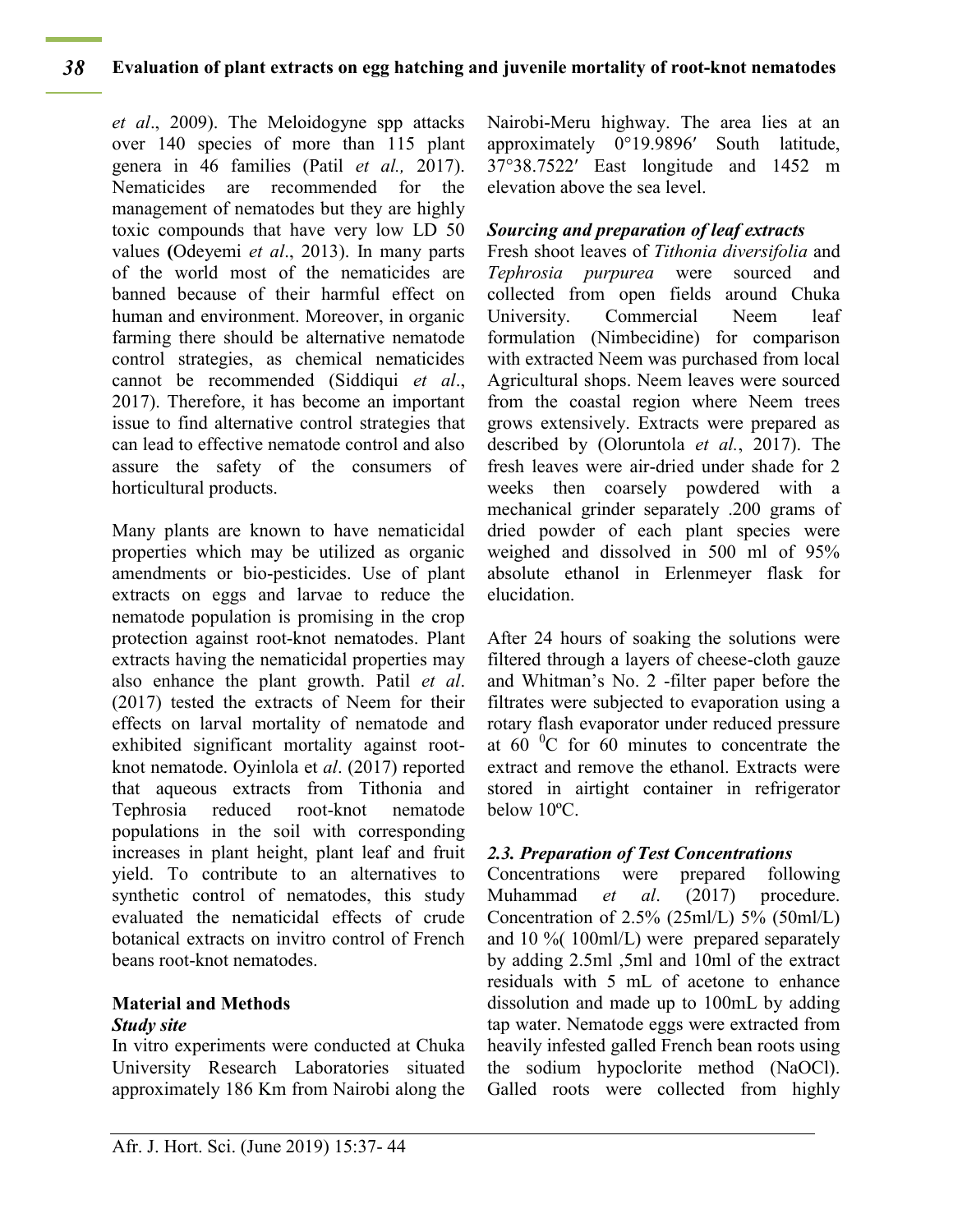infested French bean farms around Tharaka Nithi County. The galled roots were chopped into 1-2 cm pieces and placed in a capacity conical flask.

Concentrations were prepared following Muhammad *et al*. (2017) procedure. Concentration of 2.5% (25ml/L) 5% (50ml/L) and 10 %( 100ml/L) were prepared separately by adding 2.5ml ,5ml and 10ml of the extract residuals with 5 mL of acetone to enhance dissolution and made up to 100mL by adding tap water. Nematode eggs were extracted from heavily infested galled French bean roots using the sodium hypoclorite method (NaOCl). Galled roots were collected from highly infested French bean farms around Tharaka Nithi County. The galled roots were chopped into 1-2 cm pieces and placed in a capacity conical flask.

Roots were gently washed to remove adhering soil particles. The washed roots were cut into small bits of 2.5 cm longitudinally then placed over tissue paper spread on a wire gauge and kept in a Petri plate filled with water. Level of water was maintained in Petri plate and left undisturbed for 48 hours. Later, the suspension in the Petri plate was collected and observed for nematodes using light microscope.

## *2.4. In vitro nematode analysis*

Hatching assay was done following method suggested by (Patil *et al.,* 2017). The egg masses were kept in glass cavity blocks (20 egg mass/ cavity block) containing 3 ml of plant extracts of 25 ml/L, 50 ml/L and 100 ml/L respectively. A distilled water control was maintained simultaneously. Each treatment was replicated three times. Numbers of juveniles hatched after at every day up to 7 days were counted with the aid of inverted microscope at magnification 40X. Mortality assay of plant extracts on juveniles was done. Freshly hatched second stage juveniles were transferred to different cavity blocks (20

juveniles/ cavity block) containing 25 ml/L, 50 ml/L and 100 ml/L respectively of plant extracts (3 ml/ cavity block). Juveniles put in distilled water were treated as control.

The treatments included Tithonia (TI), Neem (NM) and Tephrosia (TE) leaf extracts each at a concentration of 2.5% (25ml/L), 5% (50ml/L ) and 10% (100ml/L).Vydate (Oxamyl 10 %) and Commercial Neem leaf formulation (CNE) (Nimbecidine) served as a standard positive control .The treatments were laid in a Completely Randomized Design with each replicated three times. Percent juvenile mortality rate was determined by counting at daily intervals up to  $7<sup>th</sup>$  day. All dead and alive juveniles were counted with the aid of inverted microscope .The mortality was ensured by touching the juvenile with a fine needle. The ratio of dead nematodes to total number of nematodes multiplied by 100 expressed the percentage mortality. The data was then subjected to statistical analysis.

# **Results**

## *Active Phyto-chemical Constituents in the Leaf Extracts of Neem, Tithonia and Tephrosia*

Preliminary study was carried out to determine the presence of phytochemicals constituents within the plants extracts. Tests were done for presence of flavonoids, alkaloids, saponins and terpenoids which are effective against plant parasitic nematodes. It was observed that Tithonia and neem had alkaloid effect, flavonoid effect was in Tithonia and Tephrosia and only neem had saponins (Table 1)

### *Effect of Tithonia, Neem and Tephrosia Ethanol Extract on Hatching of Root Knot Nematodes*

All plant extracts showed inhibitory effect on hatching of juvenile. The rate of hatching was directly proportionate to exposure period and inversely proportionate to concentration of extracts as it was decreased with increase in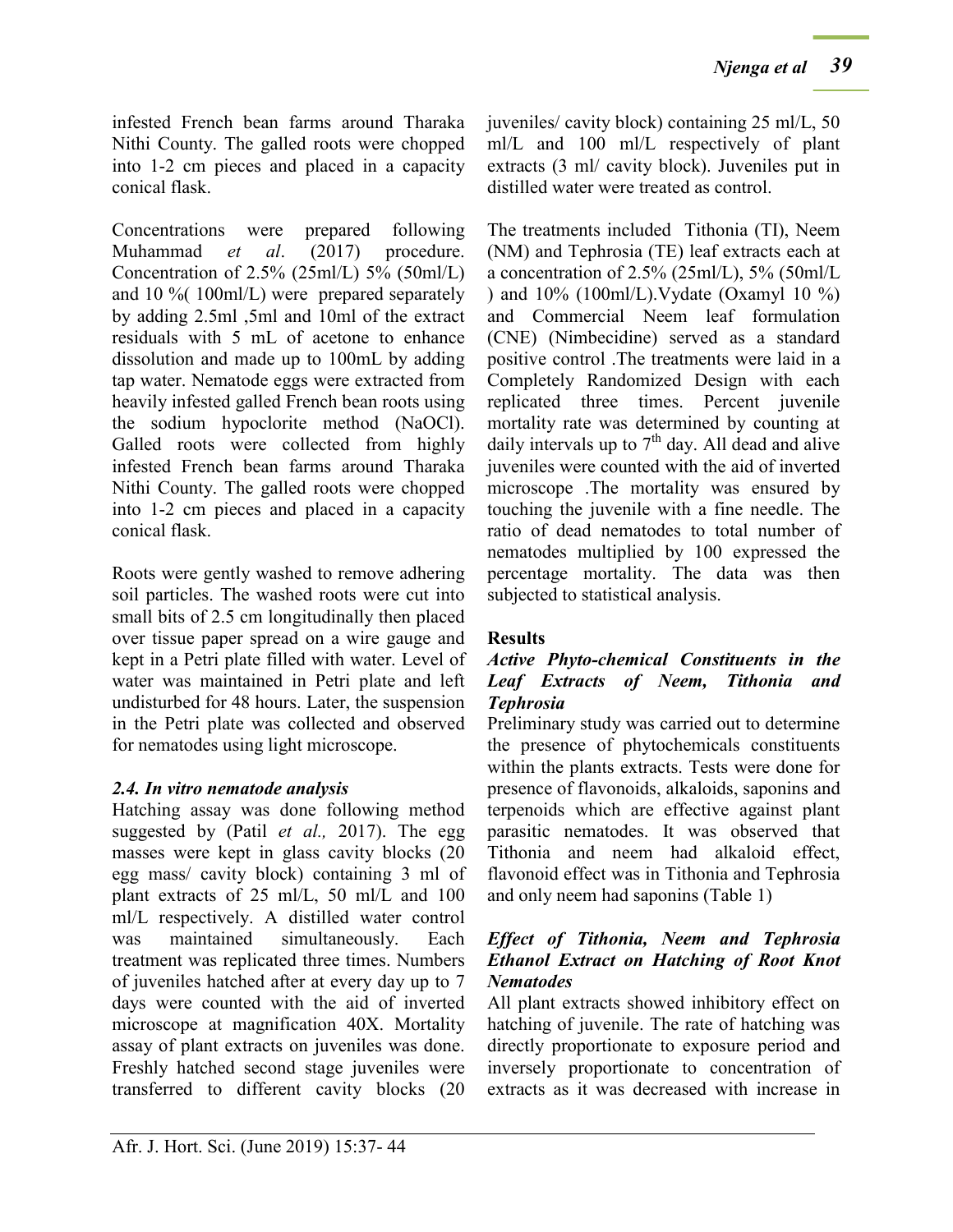#### **Evaluation of plant extracts on egg hatching and juvenile mortality of root-knot nematodes** *40*

concentration. The highest rate of hatching was observed in 10 (100ml/L) per cent while lowest rate at 2.5 (25ml/L) per cent concentration in all plant extracts tested (Table 2). Among extracts, leaves extract obtained from Neem and Tithonia showed most inhibitory effect followed by Tephrosia.

Minimum hatching was recorded with Neem10 (100ml/L) per cent .The maximum egg hatching i.e. at  $7^{th}$  day was recorded with untreated check.

**Table 1:** Phyto-chemical Analysis of Tithonia, Neem and Tephrosia Ethanol Extract Chemical constituents Status in plant leaf extracts

| Constituent Tithonia |        | Neem | Tephrosia |
|----------------------|--------|------|-----------|
| Alkaloids            |        |      | -         |
| Flavonoids +         |        | -    |           |
| Saponins             | $\sim$ |      | -         |

 $+$  = Positive for phyto-chemical tested;  $-$  = Negative for phyto-chemical tested

|                        |                    |           |            |       | O          |
|------------------------|--------------------|-----------|------------|-------|------------|
| Treatments             | Mean               | <b>SD</b> | <b>SEM</b> | CV(%) | <b>LSD</b> |
| Neem $25ml/l$          | $6.98b*$           | 2.90      | 1.09697    | 42    | 14.10      |
| Neem $50m/1$           | 4.92 <sub>b</sub>  | 2.69      | 1.01763    | 55    |            |
| Neem 100ml/l           | 1.41 <sub>b</sub>  | 1.04      | 0.39369    | 74    |            |
| Tithonia 25ml/l        | 9.36 <sub>b</sub>  | 2.54      | 0.95816    | 27    |            |
| Tithonia 50ml/l        | 4.44b              | 2.90      | 1.09767    | 65    |            |
| Tithonia 100ml/l       | 0.87 <sub>b</sub>  | 0.71      | 0.26748    | 81    |            |
| Tephrosia 25ml/l       | 11.43b             | 2.96      | 1.11705    | 26    |            |
| Tephrosia 50ml/l       | 5.95 <sub>b</sub>  | 2.68      | 1.0123     | 45    |            |
| Tephrosia 100ml/l      | 3.81 <sub>b</sub>  | 2.41      | 0.91114    | 63    |            |
| Nimbecidine 25 ml/l    | 12.30 <sub>b</sub> | 3.13      | 1.1847     | 25    |            |
| Nimbecidine 50ml/l     | 6.19 <sub>b</sub>  | 2.80      | 1.05983    | 45    |            |
| Nimbecidine 100ml/l    | 4.12 <sub>b</sub>  | 2.48      | 0.93739    | 60    |            |
| Oxamyl                 | 0.92 <sub>b</sub>  | 0.84      | 0.31786    | 91    |            |
| <b>Untreated Check</b> | 47.38a             | 31.11     | 11.7573    | 66    |            |

**Table 2:** Effects of Neem, Tithonia and Tephrosia Ethanol Extract on Percent Hatching

<sup>a</sup>Means followed by same letters are not significantly different at 5% level of significance. SD=Standard deviation, SEM=Standard error, CV=Coefficient of variation, LSD=Least significant difference

#### *Effects Tithonia, Neem and Tephrosia Ethanol Extract on Mortality of Root Knot Nematodes*

The rate of mortality was directly proportional to exposure period and concentration of extracts. The highest mortality of larvae was observed at  $7<sup>th</sup>$  day with 10 (100ml/L) per cent concentration of all extracts of tested plants while lowest was observed at low concentration i.e.2.5 (25ml/L). Mortality was nil in control i.e. 0.00 per cent at  $7<sup>th</sup>$  day (Table 3). All plant extracts were found mortal (to have nematicidal action) to juveniles. Among plant extracts maximum mortality was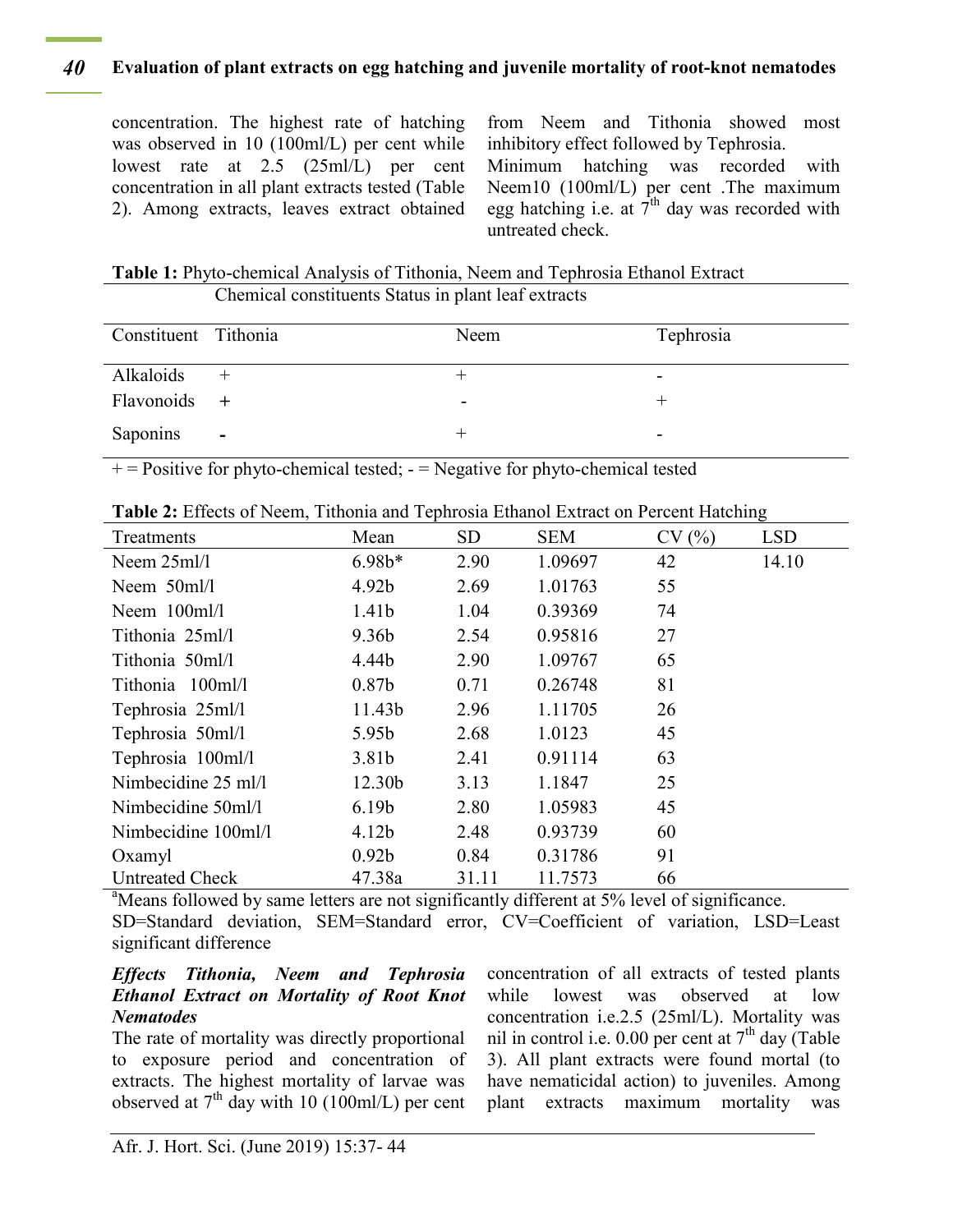recorded with Neem and Tithonia. Maximum mortality was recorded with Neem at 80 per cent at 10% (100ml/L) per cent concentration followed by Tithonia at (73.67 per cent) 10 (100ml/L) per cent concentration at 7th day. The average percentages means were 51.428% for Neem at 100ml/L and 59.048% for Tithonia 100ml/L.

**Table 3.** Effects of Neem, Tithonia and Tephrosia Ethanol Extract on Mortality of Root-Knot Nematodes J2

| Treatments                    | Mean        | Sd   | <b>SE</b> | $CV\%$ | <b>LSD</b> |  |
|-------------------------------|-------------|------|-----------|--------|------------|--|
| Neem $25ml/l$                 | 21.4286def  | 15.8 | 6.0       | 74     | 14.36      |  |
| Neem $50$ ml/l                | 31.57cde    | 19.6 | 7.4       | 62     |            |  |
| Neem $100$ ml/l               | 51.4286ab   | 25.4 | 9.6       | 49     |            |  |
| Tithonia 25ml/l               | 16.3329ef   | 11.8 | 4.5       | 72     |            |  |
| Tithonia 50ml/l               | 23.81cde    | 15.3 | 5.8       | 64     |            |  |
| Tithonia 100ml/l              | 59.0486a    | 29.0 | 11.0      | 49     |            |  |
| Tephrosia 25ml/l              | 7.2386efg   | 49.0 | 1.5       | 92     |            |  |
| Tephrosia 50ml/l              | 25.1429cde  | 16.3 | 6.1       | 65     |            |  |
| Tephrosia 100ml/l             | 39.0943bc   | 21.1 | 8.0       | 54     |            |  |
| Nimbecidine $25 \text{ ml/l}$ | 19.9043 def | 12.1 | 1.9       | 93     |            |  |
| Nimbecidine 50ml/l            | 20.9057def  | 18.1 | 6.9       | 87     |            |  |
| Nimbecidine 100ml/l           | 35.7157bcd  | 20.3 | 7.7       | 57     |            |  |
| Oxamyl                        | 51.4286ab   | 25.4 | 9.6       | 49     |            |  |
| <b>Untreated Check</b>        | 1.4286g     | 0.5  | 0.2       | 94     |            |  |

<sup>a</sup>Means followed by same letters are not significantly different at 5% level of significance. SD=Standard deviation, SEM=Standard error, CV=Coefficient of variation, LSD=Least significant difference

## **Discussion**

Plants are important source of potentially useful structures for the development of new nematicidal agents. The first step towards this goal is the *in vitro* nematicidal activity assay. Many reports are available on the nematicidal, antibacterial, antifungal and antimolluscal properties of these plants (Patil *et al*., 2017).Some of these observations have helped in identifying the active principle responsible for such activities and in the development of commercial formulations for crop protection.

In the present study the ethanol leaf extracts of Neem, Tithonia and Tephrosia showed the activity against *Meloidogyne indica* and effectively proven for their utilization as source for nematicidal compounds .Similar findings were reported by Resha *et al*., (2015) who reported that extracts from neem are toxic against the 2nd stage juveniles of root knot nematode .Resha *et al*. (2015) indicated that extracts of fresh greens leaves, showed maximum reduction in egg hatching and cause great mortality of juveniles .The efficacy may have due to the reported secondary metabolites in the extracts ie alkaloids and saponins (Susmitha *et al*.,2013).

Desi *et al*., (2017) reported that phytochemical analysis of Tithonia showed the presence of Alkaloids and saponins .Alkaloid, tannin and flavonoid are bioactive compounds that have antimicrobial and nematicidal activity as previously reported. Swamy *et al*. (2015) also reported that Tephrosia contain phytochemical such as alkaloids, tannins, flavonoids and terpenoids-steroids .The result obtained from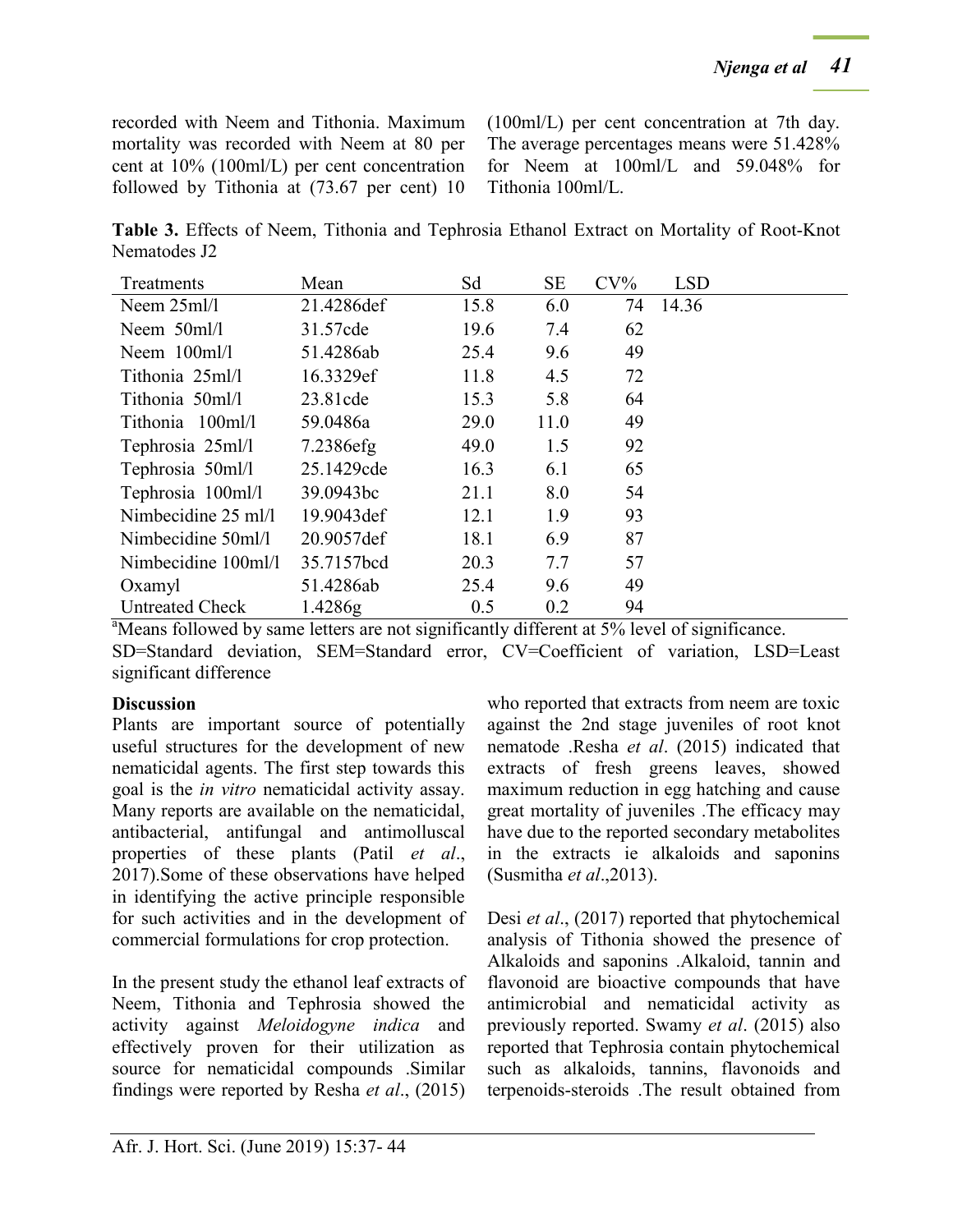#### **Evaluation of plant extracts on egg hatching and juvenile mortality of root-knot nematodes** *42*

the bioassay study indicated that these bioactive compounds were somehow correlating with the ability in inhibiting plant pathogens.

#### **Conclusion**

The study demonstrated that plant extracts has a promising potential that could be exploited in the management of root-knot nematodes in vegetable production systems. Neem and Tithonia were the most effective crude extracts on the mortality of juveniles at 80 and 73.67% respectively at 7th day.

#### **Acknowledgments**

The authors appreciate Chuka University for providing internal research grant and farm plots to support this research and the USAID Support through KARLO for providing financial support.

#### **References**

- Desi, R. S, Hardian, S., Addy. (2017)Antimicrobial Activity of Tithonia diversifolia, Elephantopus scaber, and Kigelia africana Against Plant Pathogens Frontiers in Environmental Microbiology 2017; 3(4): 56-61
- Emmanuel, O., Solveig, H, Wim B. (2017). Efficacy of Commercial and Non-Commercial Fungal Isolates for Suppression of Root-Knot Nematode on Pineapple. International Centre of Insect Physiology and Ecology
- Irene, P., Vethamon, R. Manivannan and Sivakumar, M. (2017). Screening of Tomato genotypes for root-knot nematode (Meloidogyne incognita Kofoid and White Chitwood). International Journal of Current Microbiology and Applied Sciences ISSN: 2319-7706 Volume 6 Number 3 (2017) pp. 1525-153*.J.Agriculture and Natural Resources PP 4.*
- *Muhammad*, A. Azeem, F, Abbas, A., Joyia, F.A, Li, H and Dababat, .A.A. (2017).Transgenic strategies for

enhancement of nematode resistance in plants. Front. Plant Sci. 8:750. Doi: 10.3389/fpls.2017.00750

Odeyemi, S.,

Adewale, A.(2011) Phythonematoxic

properties and nematicidal potential of *Tithonia diversifolia* extract and residue on *Meloidogyne incognita* infecting yam (*Discoria rotundata*), Archives of Phytopathology and Plant Protection, 44:18, 1745-1753,

Odeyemi, S., Adewale, A.(2011) Phythonematoxic properties and nematicidal potential of *Tithonia diversifolia* extract and residue on *Meloidogyne incognita* infecting yam (*Discoria rotundata*), Archives of Phytopathology and Plant Protection, 44:18, 1745-1753,

- Oloruntola D.A. Dada,E. O. Osho , I. B.(2017).Effects of Hydro-ethanolic Leaf Extract of *Tithonia diversifolia* on Parasitaemia Level. *Asian Journal of Medicine and Health.* 6(2): 1-11, 2017; Article no.AJMAH.34048 ISSN: 2456- 8414
- Oyinlola,A., Ajayi.(2017).Allelopathic Potentials Of Aqueous Extracts of Tithonia Diversifolia (Hemsley) A. Gray in biological control of weeds in cowpea cropping system. International Journal of Agriculture and Economic Development, 5(1), 11-28, June 2017
- Patil, Saroj, Y. and Sharma, M. K. (2017). Effect of Plant Extracts on Egg Hatching and Juvenile Mortality of Reniform Nematode, *Rotylenchulus reniformis Int. J. Pure App. Biosci. 5 (2): 158-164 (2017)*
- Perry, R. N. and Evans, A. F. (2009).Survival mechanisms in Root-knot nematodes: CAB international. London. 201-220 pp.
- Resha ,S., Rani.(2015) .Management of root Knot Nematode (Meloidogyne Incognita) using Neem (Azadirachta Indica) IOSR Journal of Environmental Science, Toxicology and Food Technology (IOSR-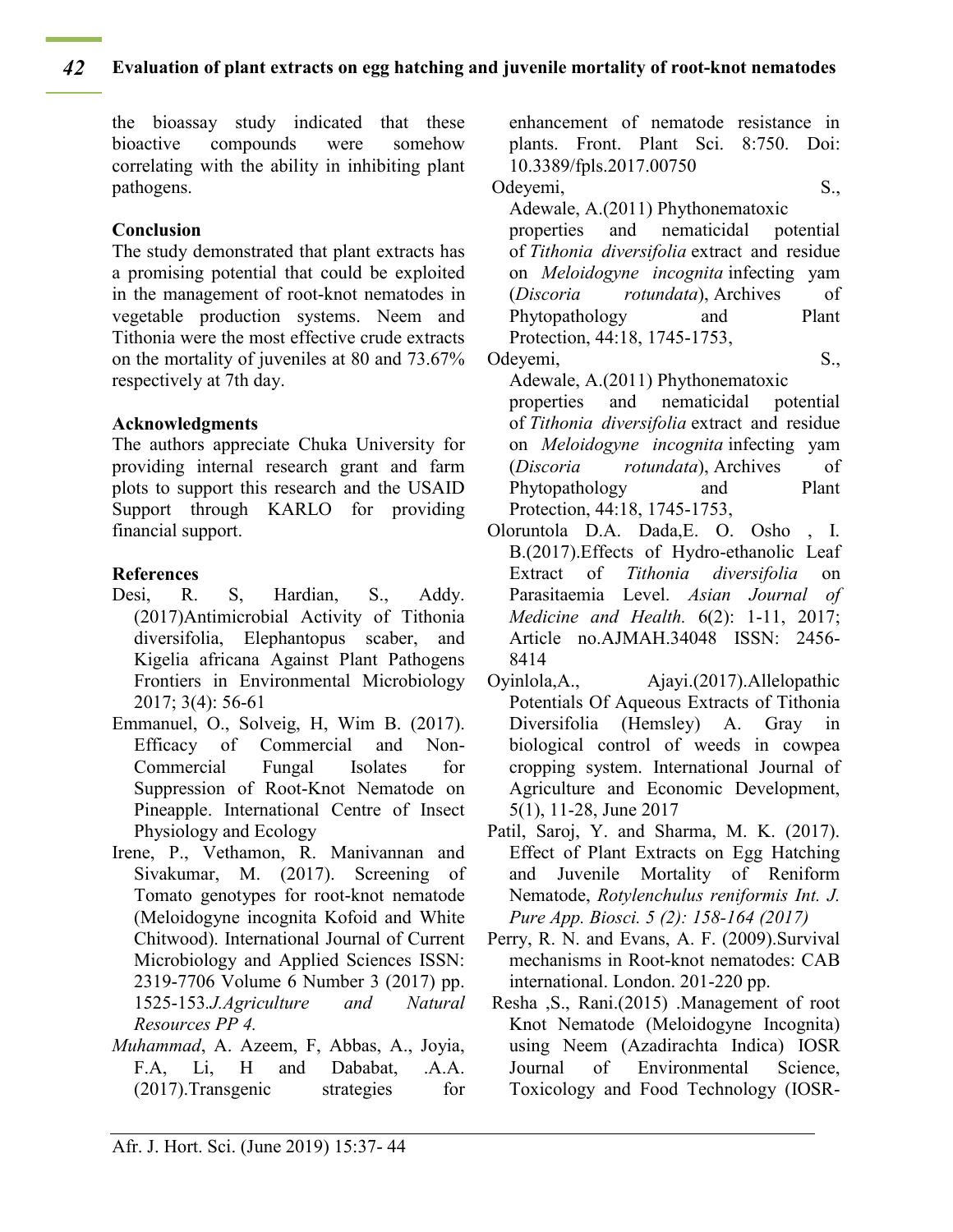JESTFT) 2319-2402,p- ISSN: 2319- 2399.Volume 9, Issue 3 Ver. III (Mar. 2015), PP 12-15

- Siddiqui, Mohd, A., Amir, K., Moh, T., Mansoor, A. (2017). Sustainable Management of Root Knot Nematode *Meloidogyne incognita* through Organic Amendment on Solanum lycopersicum L. *Asian Journal of Biology* 1(1): 1-8, 2016; Article no.AJOB.30739
- Susmitha, S., K., Vidyamol. K., P., Ranganayaki and Vijayaragavan, R. (2013).Phytochemical Extraction and Antimicrobial Properties of Azadirachta indica (Neem) Global Journal of Pharmacology 7 (3): 316-320, 2013 ISSN 1992-0075
- Swamy, T., Jackie, O. K., Terer, E., & Miyogo, E. (2015). In vitro antibacterial activity of ethanolic – aqua extract of Tephrosia against laboratory strains of selected microorganisms *Baraton Interdisciplinary Research Journal (2015), , pp 133-139*